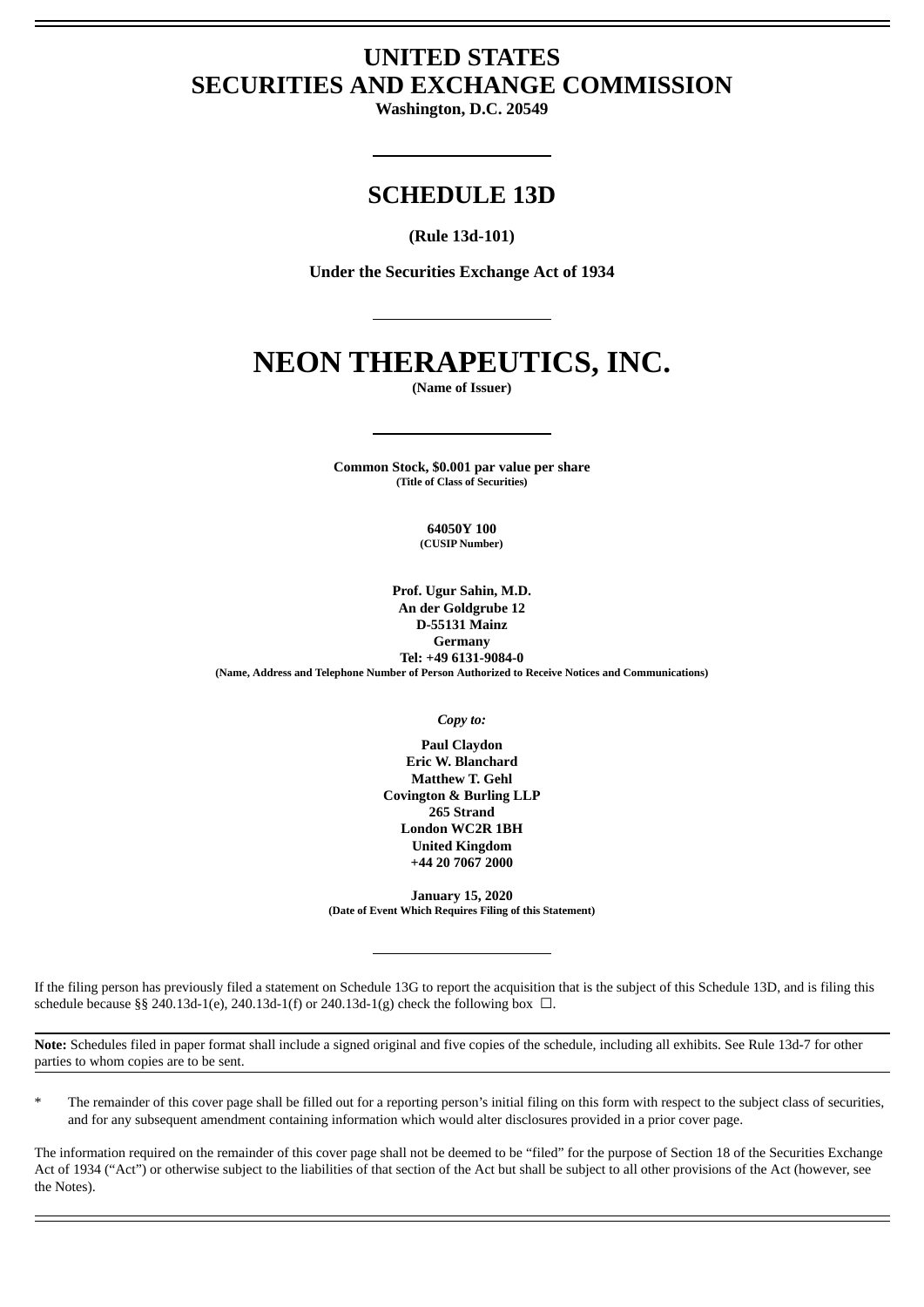|                                                                         | CUSIP No. 64050Y 100              |                                             |                                                                                                    | <b>SCHEDULE 13D</b> |
|-------------------------------------------------------------------------|-----------------------------------|---------------------------------------------|----------------------------------------------------------------------------------------------------|---------------------|
| $\mathbf{1}$                                                            | <b>NAMES OF REPORTING PERSONS</b> |                                             |                                                                                                    |                     |
|                                                                         | <b>BioNTech SE</b>                |                                             |                                                                                                    |                     |
| 2                                                                       | (a) $\Box$                        | $(b) \boxtimes$                             | CHECK THE APPROPRIATE BOX IF A MEMBER OF A GROUP (See Instructions)                                |                     |
| 3                                                                       | <b>SEC USE ONLY</b>               |                                             |                                                                                                    |                     |
|                                                                         |                                   |                                             |                                                                                                    |                     |
| 4                                                                       |                                   | <b>SOURCE OF FUNDS (See Instructions)</b>   |                                                                                                    |                     |
|                                                                         | 00                                |                                             |                                                                                                    |                     |
| 5                                                                       |                                   |                                             | CHECK BOX IF DISCLOSURE OF LEGAL PROCEEDINGS IS REQUIRED PURSUANT TO ITEMS 2(d) or 2(e) $\Box$     |                     |
|                                                                         |                                   |                                             |                                                                                                    |                     |
| 6                                                                       |                                   | CITIZENSHIP OR PLACE OF ORGANIZATION        |                                                                                                    |                     |
|                                                                         |                                   | Federal Republic of Germany                 |                                                                                                    |                     |
|                                                                         |                                   | <b>SOLE VOTING POWER</b><br>$\overline{7}$  |                                                                                                    |                     |
| <b>NUMBER OF</b><br>$\bf{0}$                                            |                                   |                                             |                                                                                                    |                     |
| <b>SHARES</b><br><b>SHARED VOTING POWER</b><br>8<br><b>BENEFICIALLY</b> |                                   |                                             |                                                                                                    |                     |
| <b>OWNED BY</b><br>10,407,745*                                          |                                   |                                             |                                                                                                    |                     |
|                                                                         | <b>EACH</b><br><b>REPORTING</b>   | <b>SOLE DISPOSITIVE POWER</b><br>9          |                                                                                                    |                     |
|                                                                         | <b>PERSON</b>                     | $\bf{0}$                                    |                                                                                                    |                     |
|                                                                         | <b>WITH</b>                       | SHARED DISPOSITIVE POWER<br>10 <sup>1</sup> |                                                                                                    |                     |
|                                                                         |                                   | 10,407,745*                                 |                                                                                                    |                     |
| 11                                                                      |                                   |                                             | AGGREGATE AMOUNT BENEFICIALLY OWNED BY EACH REPORTING PERSON                                       |                     |
|                                                                         | 10,407,745*                       |                                             |                                                                                                    |                     |
| 12                                                                      |                                   |                                             | CHECK BOX IF THE AGGREGATE AMOUNT IN ROW (11) EXCLUDES CERTAIN SHARES (See Instructions) $\square$ |                     |
|                                                                         |                                   |                                             |                                                                                                    |                     |
| 13                                                                      |                                   |                                             | PERCENT OF CLASS REPRESENTED BY AMOUNT IN ROW (11)                                                 |                     |
|                                                                         | 36.2%*                            |                                             |                                                                                                    |                     |
| 14                                                                      |                                   | TYPE OF REPORTING PERSON (See Instructions) |                                                                                                    |                     |
|                                                                         |                                   |                                             | OO (Societas Europaea organized and existing under the laws of Germany)                            |                     |

Beneficial ownership of the Common Stock (as defined below) of Neon (as defined below) is being reported hereunder solely because the Reporting Person (as defined below) may be deemed to have beneficial ownership of such Common Stock as a result of the Voting Agreements (as defined below) described in Item 3, Item 4 and Item 5 of this Schedule 13D. Neither the filing of this Schedule 13D nor any of its contents shall be deemed to constitute an admission by the Reporting Person that it is the beneficial owner of any Common Stock for purposes of Section 13(d) of the Securities Exchange Act of 1934, as amended, or for any other purpose, and such beneficial ownership thereof is expressly disclaimed.

The shares of Common Stock over which the Reporting Person may be deemed to have shared voting power are comprised of the 10,407,745 outstanding shares of Common Stock that are currently subject, in the aggregate, to the Voting Agreements, which includes 630,000 shares of restricted stock granted to certain of the Supporting Stockholders (as defined below) under Neon's equity incentive plans, but does not include shares of Common Stock underlying any stock options or any restricted stock units held by the Supporting Stockholders. Based on information provided by the Supporting Stockholders, as of January 15, 2020, there were shares of Common Stock underlying 1,473,198 stock options and shares of Common Stock underlying 897,500 restricted stock units, held in aggregate by the Supporting Stockholders. Upon the exercise of any such stock options or vesting of any such restricted stock units, or any other security exchangeable for any Common Stock, by a Supporting Stockholder, such shares of Common Stock acquired upon such exercise or vesting, as the case may be, shall be included under the applicable Voting Agreement, and the Reporting Person may be deemed to have beneficial ownership of such additional shares of Common stock, if any.

The percentage calculation is based on 28,729,725 shares of Common Stock outstanding as of January 14, 2020 (based on the representations by Neon in the Merger Agreement (as defined below)), which includes 2,847,358 shares of restricted stock granted under Neon's equity incentive plans.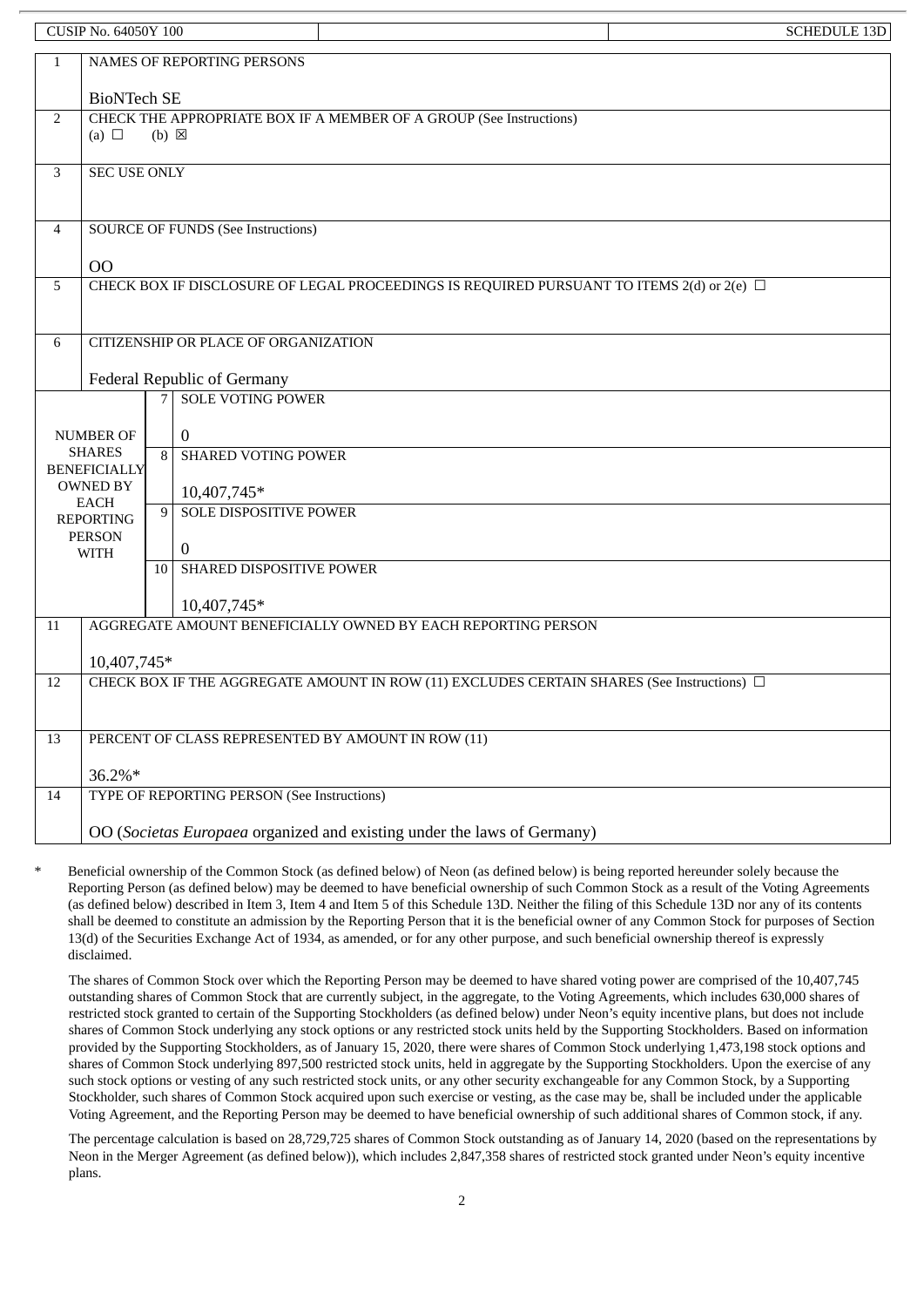| $T$ IL.                        | $\sim$ $\sim$ $\sim$ |
|--------------------------------|----------------------|
| 100<br>.64050Y<br>NO.<br>5 I F | п<br>י<br>⊥ാ്        |
|                                |                      |

#### **SCHEDULE 13D**

#### **Item 1. Security and Issuer.**

This statement on Schedule 13D (this "**Schedule 13D**") relates to the shares of common stock, par value \$0.001 per share ("**Common Stock**"), of Neon Therapeutics, Inc., a Delaware corporation ("**Neon**"). Neon's principal executive offices are located at 40 Erie Street, Suite 110, Cambridge, Massachusetts 02139.

#### **Item 2. Identity and Background.**

This Schedule 13D is being filed by BioNTech SE ("**BioNTech**" or the "**Reporting Person**"), a *Societas Europaea* organized and existing under the laws of Germany and the European Union. The principal business address of the Reporting Person is An der Goldgrube 12, D-55131 Mainz, Germany. The telephone number of the Reporting Person is +49 6131-9084-0. BioNTech is a biopharmaceutical company engaged in the development of next generation immunotherapy treatments.

The name, business address, present principal occupation or employment and citizenship of each member of the Management Board and each member of the Supervisory Board of the Reporting Person is set forth on Schedule A hereto.

During the last five years, BioNTech has not, and to the best of BioNTech's knowledge, none of the persons listed on Schedule A attached hereto has, (i) been convicted in a criminal proceeding (excluding traffic violations or similar misdemeanors) or (ii) been a party to a civil proceeding of a judicial or administrative body of competent jurisdiction and as a result of such proceeding was or is subject to a judgment, decree or final order enjoining future violations of, or prohibiting or mandating activities subject to, federal or state securities laws or finding any violation with respect to such laws.

#### **Item 3. Source and Amount of Funds or Other Consideration.**

Each Supporting Stockholder (as defined below) entered into a Voting Agreement, as described in Item 4 of this Schedule 13D (the terms of which are hereby incorporated by reference) as an inducement to BioNTech's willingness to enter into the Merger Agreement described in Item 4 of this Schedule 13D (the terms of which are hereby incorporated by reference). The shares of Common Stock to which this Schedule 13D relates have not been purchased by BioNTech and no payments were made by or on behalf of BioNTech in connection with the execution of the Voting Agreements.

#### **Item 4. Purpose of Transaction.**

On January 15, 2020, BioNTech entered into an Agreement and Plan of Merger (the "**Merger Agreement**") with Endor Lights, Inc., a Delaware corporation and a direct wholly-owned subsidiary of BioNTech ("**Merger Sub**"), and Neon. The Merger Agreement provides, among other things, for the merger of Merger Sub with and into Neon (the "**Merger**"), with Neon surviving the Merger as a wholly-owned subsidiary of BioNTech ("**Surviving Corporation**").

Pursuant to the Merger Agreement, at the effective time of the Merger (the "**Effective Time**"), each share of Common Stock issued and outstanding immediately prior to the Effective Time (other than any (x) shares held by BioNTech or Merger Sub and (y) shares held in treasury by Neon) will be automatically cancelled and converted into the right to receive 0.063 of an American Depositary Share of BioNTech (the "**Merger Consideration**"), with cash to be paid in lieu of fractional shares. Each American Depositary Share of BioNTech represents one ordinary share of BioNTech, with no par value and with a notional amount attributable to each share of EUR 1.00 each.

At the Effective Time: (i) each stock option to purchase shares of Common Stock, whether or not then vested or exercisable, that is outstanding immediately prior to the Effective Time, will be cancelled and converted automatically into the right to receive, as soon as reasonably practicable after the Effective Time (but no later than ten business days thereafter), a cash payment in an amount equal to the product of  $(x)$  the total number of shares of Common Stock subject to such stock option immediately prior to such cancellation and (y) the excess, if any, of the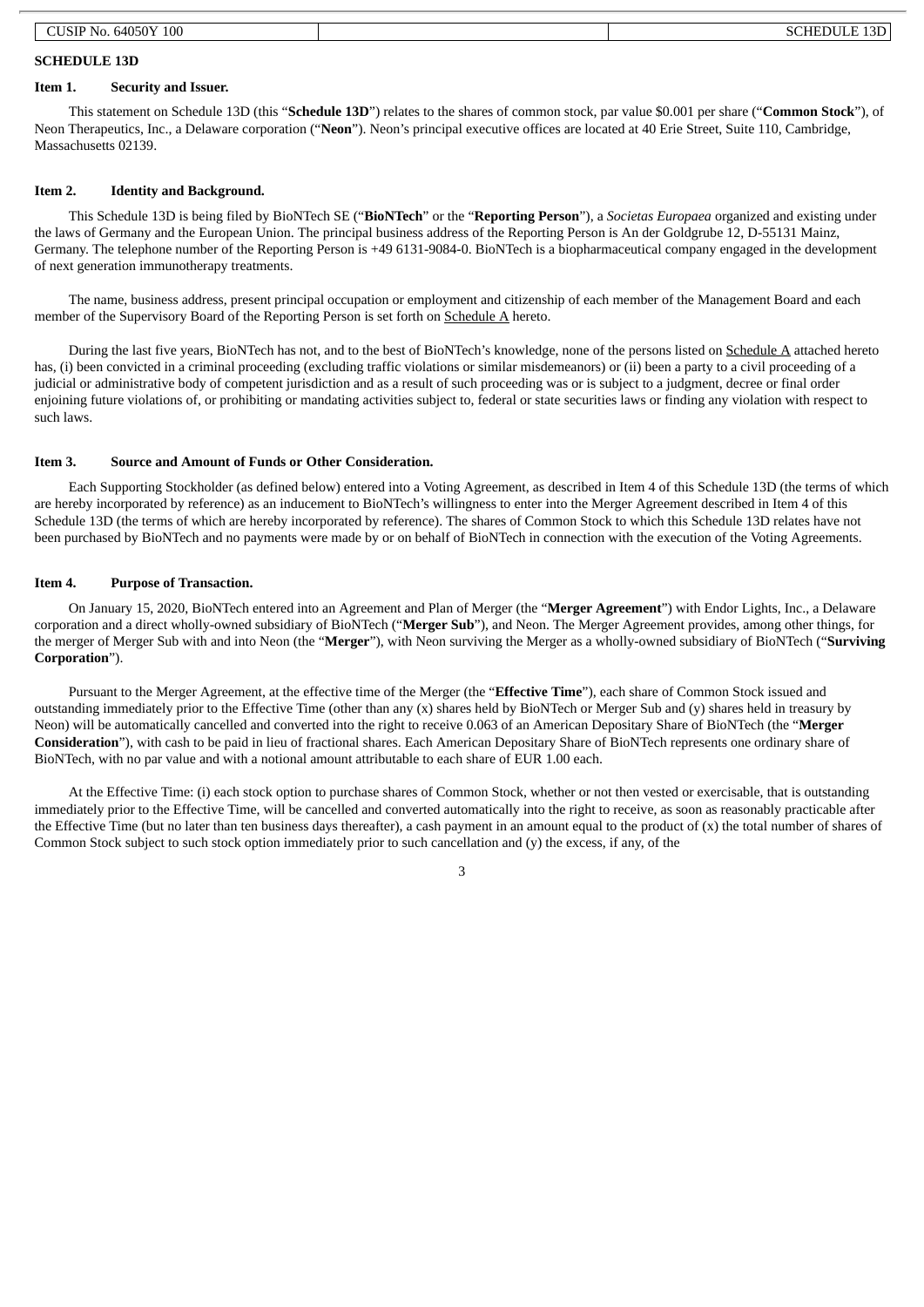| <b>CUSIP No. 64050Y 100</b> | <b>SCHEDULE 13D</b> |
|-----------------------------|---------------------|

Merger Consideration over the exercise price per share subject to such stock option immediately prior to such cancellation; (ii) each share of Common Stock that is a share of restricted stock and is outstanding as of immediately prior to the Effective Time shall vest in full and each such share of restricted stock shall be cancelled and converted automatically into the right to receive the Merger Consideration in the same manner as the other outstanding shares of Common Stock; and (iii) each restricted stock unit in respect of shares of Common Stock (each, an "**RSU**") that is held by any current Neon employee and is outstanding as of immediately prior to the Effective Time shall vest in full and each such RSU shall be cancelled and converted automatically into the right to receive from a trust to be formed in accordance with the Merger Agreement, as soon as reasonably practicable after the Effective Time (but no later than five business days thereafter), the Merger Consideration in respect of each share of Common Stock underlying the unsettled portion of such RSU.

Concurrently with the execution and delivery of the Merger Agreement, on January 15, 2020, BioNTech entered into Voting Agreements (each, a "**Voting Agreement**") with each of Third Rock Ventures III, L.P., Hugh O'Dowd, Eric Lander, Stephen Sherwin, Yasir Al-Wakeel, Richard Gaynor, and Jolie Siegel (each, a "**Supporting Stockholder**" and together, the "**Supporting Stockholders**"). Each of Messrs. O'Dowd, Lander, and Sherwin is a director of Neon; and each of Messrs. O'Dowd, Al-Wakeel and Gaynor, and Ms. Siegel is an executive officer of Neon.

Pursuant to the Voting Agreements, each Supporting Stockholder has agreed, among other things and subject to the respective terms thereof, to vote all shares of Common Stock beneficially owned by such Supporting Stockholder (i) in favor of adoption of the Merger Agreement and the Merger, and in favor of any proposal to adjourn or postpone to a later date any meeting of Neon's stockholders called upon to vote on the adoption of the Merger Agreement if there are not sufficient votes for adoption of the Merger Agreement on the date on which such meeting is held; (ii) against actions that would reasonably be expected to result in a material breach of the Merger Agreement by Neon or in the failure of any of the conditions to Neon's obligations under the Merger Agreement to be satisfied; and (iii) against other proposals to acquire Neon or any acquisition agreement in furtherance of any such proposal, or other matters that would reasonably be expected to interfere with, delay or materially and adversely affect the consummation of the Merger. Each Supporting Stockholder granted an irrevocable proxy to BioNTech under the applicable Voting Agreement for voting each share of Common Stock subject to such Voting Agreement with respect to the matters described in clauses (i) through (iii) in this paragraph.

The Voting Agreements limit the ability of the Supporting Stockholders to sell or otherwise transfer, encumber or grant proxies in respect of their shares of Common Stock.

Each Voting Agreement, and the proxy respectively granted thereunder, will terminate upon the earlier of (i) the Effective Time, (ii) termination of the Merger Agreement in accordance with its terms, (iii) any amendment or change to the Merger Agreement being effected without the consent of the Supporting Stockholder party thereto that decreases the Merger Consideration or changes the form of consideration payable under the Merger Agreement to such Supporting Stockholder, (iv) any amendment or change to the Merger Agreement not approved by Neon's board of directors and effected without the consent of the Supporting Stockholder party thereto that materially and adversely affects such Supporting Stockholder, and (v) the mutual agreement of BioNTech and the Supporting Stockholder party thereto.

Based upon information provided by Neon and the Supporting Stockholders, excluding options to purchase shares of Common Stock and restricted stock units in respect of shares of Common Stock, the Supporting Stockholders beneficially owned, in the aggregate, 10,407,745 shares of Common Stock as of January 15, 2020 (which includes 630,000 shares of restricted stock granted to certain of the Supporting Stockholders under Neon's equity incentive plans), which represent approximately 36.2% of the shares of Common Stock issued and outstanding as of January 14, 2020. Based on information provided by the Supporting Stockholders, as of January 15, 2020, there were shares of Common Stock underlying 1,473,198 stock options and shares of Common Stock underlying 897,500 restricted stock units, held in aggregate by the Supporting Stockholders. Upon the exercise of any such stock options or vesting of any such restricted stock units, or any other security exchangeable for any Common Stock, by a Supporting Stockholder, such shares of Common Stock acquired upon such exercise or vesting, as the case may be, shall be included under the applicable Voting Agreement.

The foregoing descriptions of the (i) Merger Agreement and the transactions contemplated thereby and (ii) the Voting Agreements and the transactions contemplated thereby do not purport to be complete and are qualified in their entirety by reference to the Merger Agreement, which is filed as Exhibit 1 hereto and is incorporated herein by reference, and to the Form of Voting Agreement, which is filed as Exhibit 2 hereto and is incorporated herein by reference.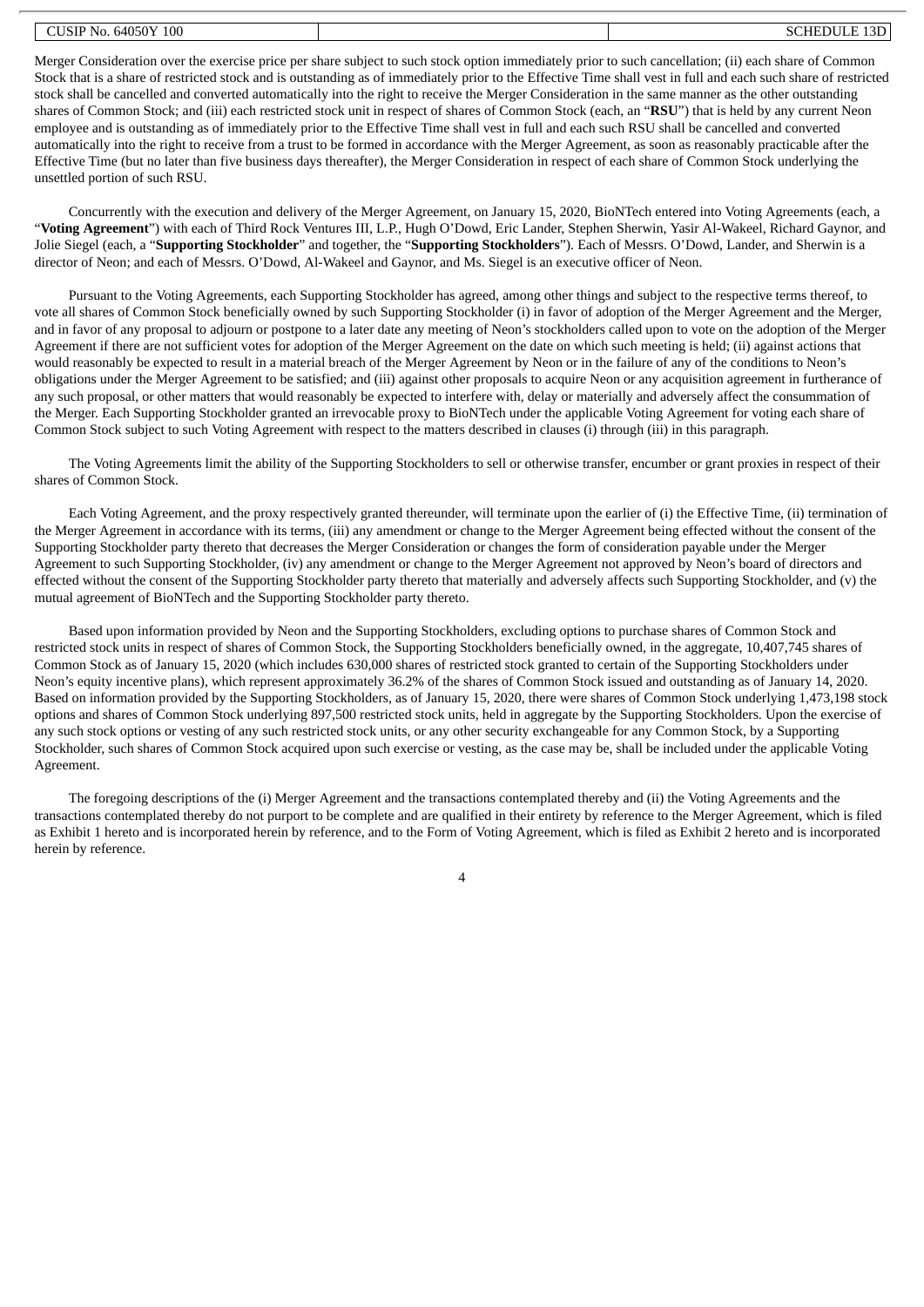| 64050Y<br>100<br>CUSIP<br>NO. | <b>SCHEDULE</b><br>1.2 <sub>D</sub><br>TOD.<br>___ |
|-------------------------------|----------------------------------------------------|

The purpose of the Merger is for BioNTech to acquire the entire equity interest in Neon. The Supporting Stockholders entered into the Voting Agreements as an inducement to BioNTech's willingness to enter into the Merger Agreement. Upon consummation of the Merger, Neon will become a wholly-owned subsidiary of BioNTech, the shares of Common Stock will cease to be freely traded or listed, Neon's Common Stock will be de-registered under the Securities Exchange Act of 1934 (the "**Exchange Act**"), and BioNTech will control the board of directors of Neon and will make such other changes in the certificate of incorporation, bylaws, capitalization, management and business of Neon as set forth in the Merger Agreement and/or as may be appropriate in its judgment (subject to certain limitations).

Except as set forth or incorporated by reference in this Schedule 13D, BioNTech does not have any plans or proposals that relate to or would result in any of the transactions described in subparagraphs (a) through (j) of Item 4 of Schedule 13D.

This Schedule 13D does not constitute an offer to sell or the solicitation of an offer to buy any securities or a solicitation of any vote or approval, nor shall there be any sale of securities in any jurisdiction in which such offer, solicitation or sale would be unlawful prior to registration or qualification under the securities laws of any such jurisdiction. In connection with the proposed Merger, BioNTech will file with the Securities and Exchange Commission (the "**SEC**") a Registration Statement on Form F-4 containing a proxy statement of Neon and a prospectus of BioNTech, and each of BioNTech and Neon may file with the SEC other documents regarding the proposed Merger. The definitive proxy statement will be mailed to stockholders of Neon. INVESTORS AND SECURITY HOLDERS ARE URGED TO READ THE REGISTRATION STATEMENT ON FORM F-4 AND THE PROXY STATEMENT/PROSPECTUS, AS WELL AS ANY AMENDMENTS OR SUPPLEMENTS TO THOSE DOCUMENTS AND ANY OTHER RELEVANT DOCUMENTS TO BE FILED WITH THE SEC IN CONNECTION WITH THE PROPOSED MERGER, WHEN THEY BECOME AVAILABLE, BECAUSE THEY WILL CONTAIN IMPORTANT INFORMATION ABOUT BIONTECH, NEON AND THE PROPOSED MERGER. Investors and security holders may obtain copies of these documents free of charge through the website maintained by the SEC at www.sec.gov or from BioNTech at its website, https://biontech.de, or from Neon at its website, www.neontherapeutics.com. Documents filed with the SEC by BioNTech will be available free of charge by accessing BioNTech's website at https://biontech.de under the heading Investors & Media, or, alternatively, by directing a request by telephone or mail to BioNTech at +49 6131-9084-0 or An der Goldgrube 12, 55131 Mainz, Germany, and documents filed with the SEC by Neon will be available free of charge by accessing Neon's website at www.neontherapeutics.com under the heading Investor Resources or, alternatively, by directing a request by telephone or mail to (617) 337-4701 or 40 Erie Street, Suite 110, Cambridge MA 02139.

#### **Item 5. Interest in Securities of the Issuer.**

#### **(a) and (b)**

Other than those shares of Common Stock that may be deemed to be beneficially owned by operation of the Voting Agreements, the Reporting Person does not beneficially own any shares of Common Stock. For purposes of Rule 13d-3 ("**Rule 13d-3**") under the Exchange Act, however, as a result of entering into the Voting Agreements, the Reporting Person may be deemed to possess shared voting power and shared dispositive power over, and therefore beneficially own for purposes of Rule 13d-3, the 10,407,745 shares of Common Stock beneficially owned in aggregate by the Supporting Stockholders as described in Item 4 of this Schedule 13D (the terms of which are hereby incorporated by reference). The 10,407,745 shares of Common Stock over which the Reporting Person may be deemed to have shared voting and dispositive power constitute approximately 36.2% of the shares of Common Stock outstanding (based on 28,729,725 shares of Common Stock outstanding as of January 14, 2020 (based on the representations by Neon in the Merger Agreement), which includes 2,847,358 shares of restricted stock granted under Neon's equity incentive plans, but does not include shares of Common Stock underlying any stock options or any restricted stock units held by the Supporting Stockholders). Notwithstanding the foregoing, the Reporting Person hereby disclaims beneficial ownership of such shares of Common Stock and this Schedule 13D shall not be construed as an admission that the Reporting Person is, for any or all purposes, the beneficial owner of the securities covered by this Schedule 13D.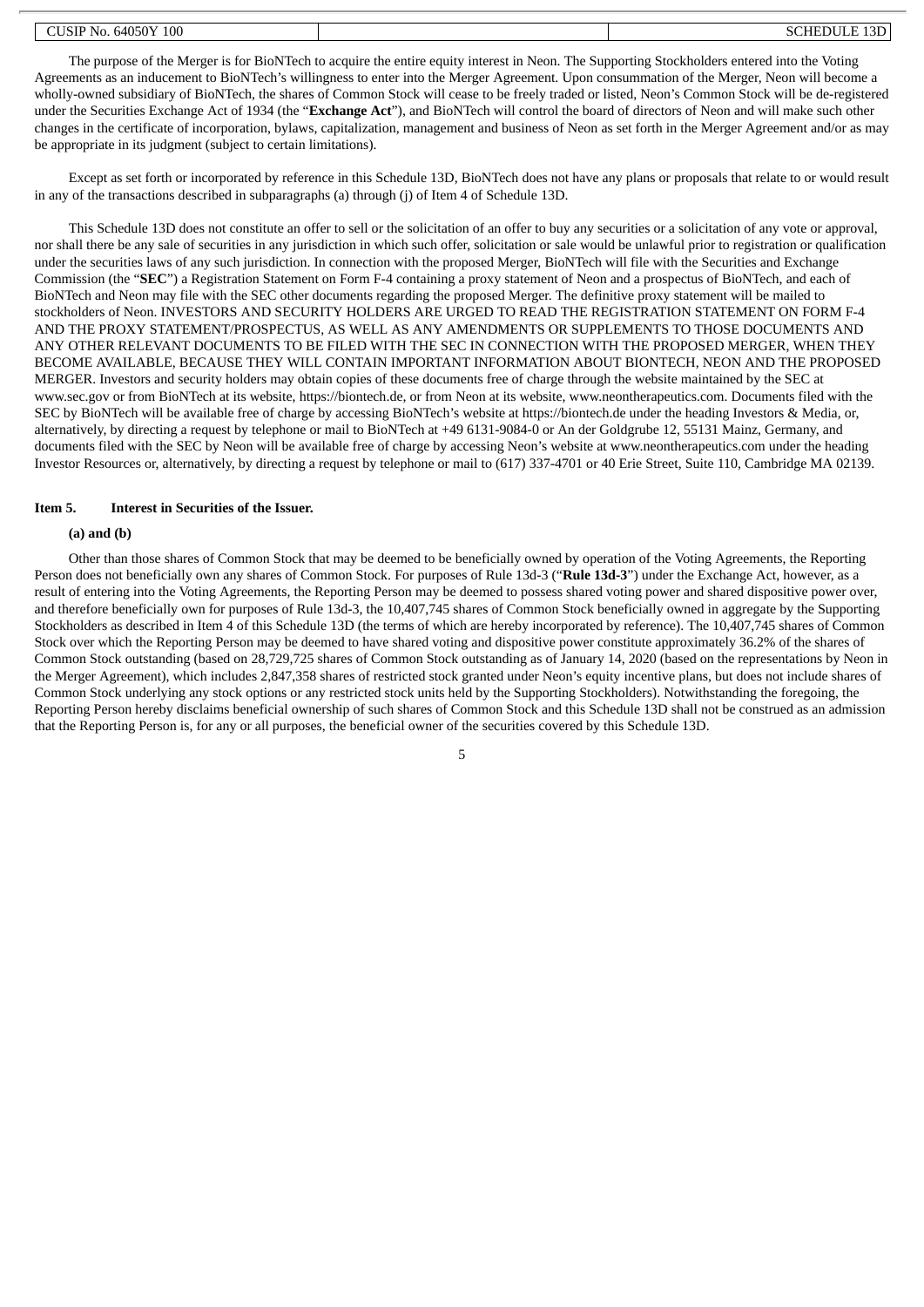| $10F^{\text{AT}}$<br>$T$ IL.<br>100<br>6405<br>INO.<br>۱۱.۱۱۲<br><b>ענ</b><br>.<br>_ _ _ | $\overline{\phantom{a}}$<br>(I )I J<br>HF<br>יי<br>∶ שכ⊾<br>____ |
|------------------------------------------------------------------------------------------|------------------------------------------------------------------|
|                                                                                          |                                                                  |

**(c)** Except as described in this Schedule 13D, there have been no transactions in the shares of Common Stock effected by the Reporting Person, or, to the best of the Reporting Person's knowledge, any person identified on Schedule A hereto, during the last 60 days.

**(d)** Other than the Supporting Stockholders, to the best of the knowledge of the Reporting Person based on the representations respectively made by each Supporting Stockholder in the applicable Voting Agreement, no other person has the right to receive or the power to direct the receipt of dividends from, or the proceeds from the sale of, any shares of Common Stock beneficially owned by the Reporting Person.

**(e)** Not applicable.

#### **Item 6. Contracts, Arrangements, Understandings or Relationships with Respect to Securities of the Issuer.**

The information set forth under Items 3, 4 and 5 and the agreements set forth on the Exhibits attached hereto are incorporated herein by reference. Other than the Merger Agreement and the Voting Agreements described above, to the best of the Reporting Person's knowledge, there are no contracts, arrangements, understandings or relationships (legal or otherwise) among the persons named in Item 2, or between such persons and any person, with respect to the securities of Neon, including, but not limited to, transfer or voting of any of the securities, finder's fees, joint ventures, loan or option arrangements, puts or calls, guarantees of profits, division of profits or loss, or the giving or withholding of proxies, including any securities pledged or otherwise subject to a contingency the occurrence of which would give another person voting power or investment power over such securities other than standard default and similar provisions contained in loan agreements.

#### **Item 7. Material to Be Filed as Exhibits.**

| Exhibit<br>No. | Description                                                                                                                                                                                                                                                                   |
|----------------|-------------------------------------------------------------------------------------------------------------------------------------------------------------------------------------------------------------------------------------------------------------------------------|
|                | Agreement and Plan of Merger, dated as of January 15, 2020, by and among Neon Therapeutics, Inc., BioNTech SE and Endor Lights,<br>Inc. (incorporated by reference to Exhibit 2.1 to the Current Report on Form 8-K filed by Neon Therapeutics, Inc. on January 16,<br>2020). |
|                | $- - -$<br>_ _<br>$-$                                                                                                                                                                                                                                                         |

2 Form of Voting Agreement (incorporated by reference to Exhibit 99.1 to the Current Report on Form 8-K filed by Neon Therapeutics, Inc. on January 16, 2020).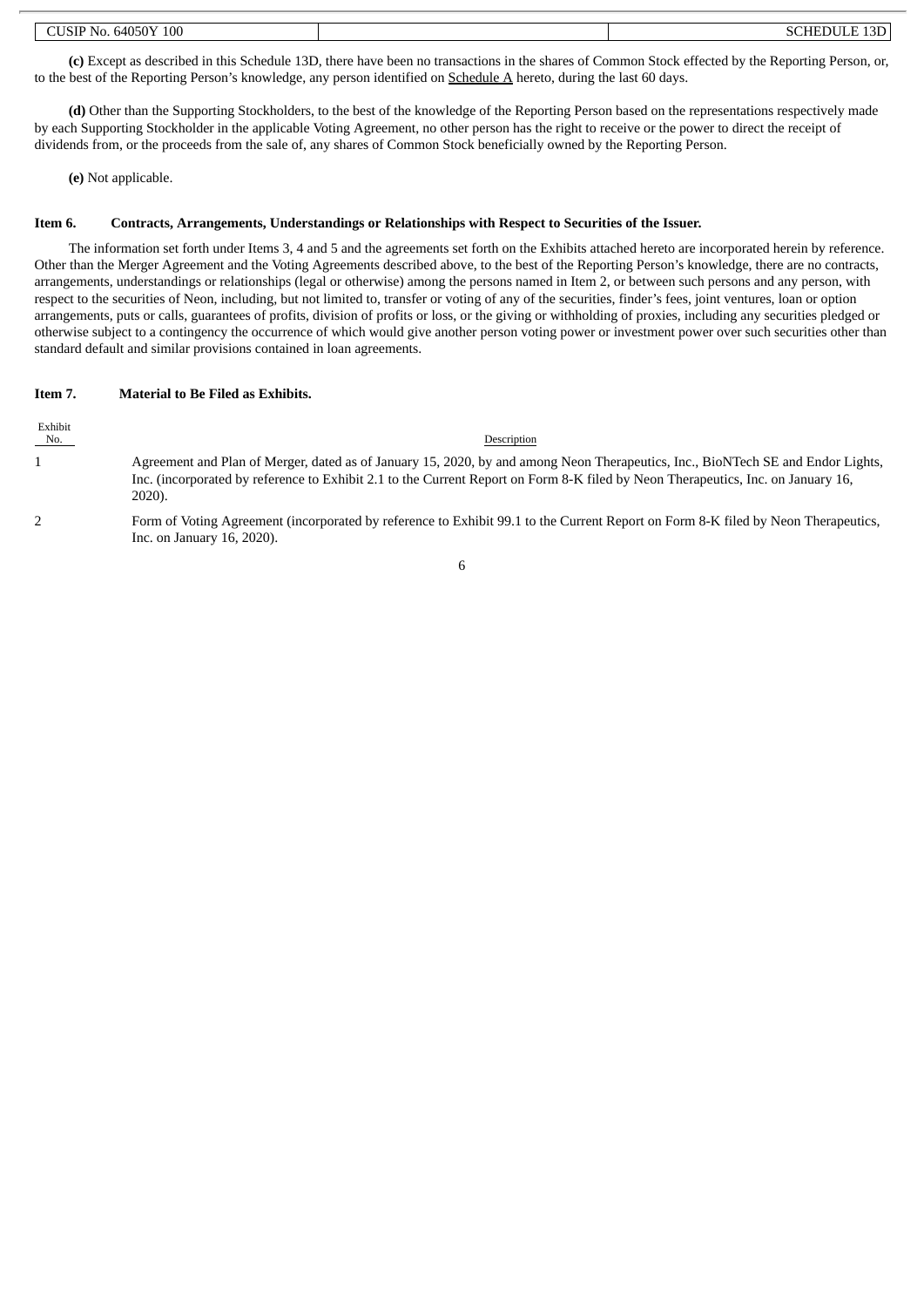| 100<br>. 64050Y<br>CUSIP No. |                     | $\sqrt{2}$<br>нн<br>3D<br>.<br>11. |
|------------------------------|---------------------|------------------------------------|
|                              | STC.<br>∸N⊫<br>IK H |                                    |

After reasonable inquiry and to the best of my knowledge and belief, I certify that the information set forth in this statement is true, complete and correct.

Date: January 23, 2020 BIONTECH SE

By: /s/ Dr. Sierk Poetting

Name: Dr. Sierk Poetting Title: Chief Financial Officer and Chief Operating Officer